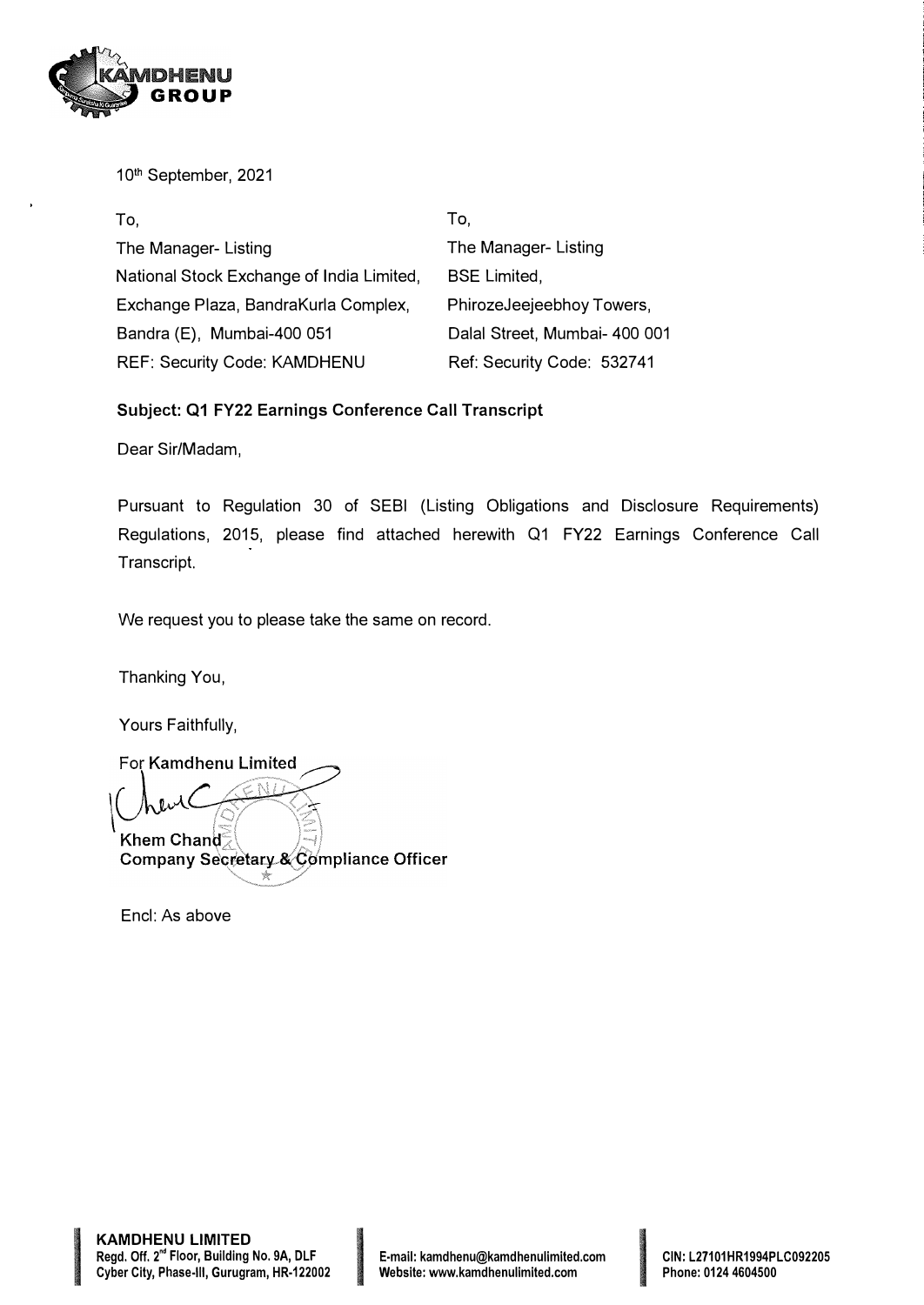

# **"Kamdhenu Limited Q1 FY22 Earnings Conference Call"**

# **August 11, 2021**

## **KAMDHENU LIMITED, MANAGEMENT:**

### **MR. SATISH AGARWAL - CHAIRMAN & MANAGING DIRECTOR**

### **MR. HARISH AGARWAL- CHIEF FINANCIAL OFFICER**



Disclaimer:

This document is subject to errors and may or may not contain words which have been included/ omitted due to human error while transcribing the conference call. Any and all information should be verified with the Company by the reader.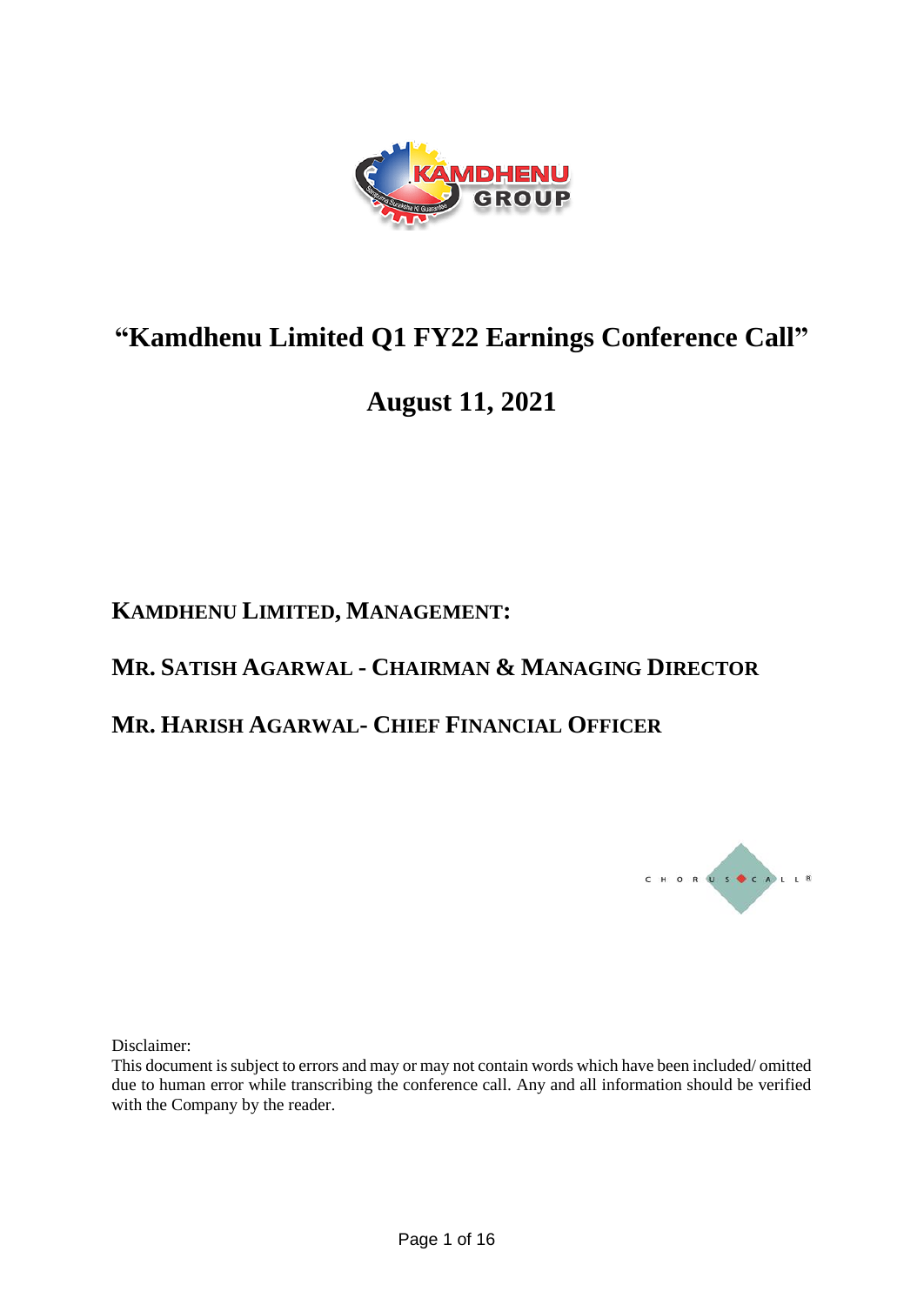

**Moderator:** Ladies and gentleman, good day and welcome to the Kamdhenu Limited Q1 FY 22 Earnings conference call. This conference call may contain forward looking statements about the Company, which are based on the beliefs, opinions and expectations of the Company as on the date of this call. These statements are not the guarantees of future performance and involve risks and uncertainties that are difficult to predict. As a reminder, all participant lines will be in the listen-only mode and there will be an opportunity for you to ask questions after the presentation concludes. Should you need assistance during the conference call, please signal an operator by pressing '\*' then '0' on your touchtone telephone. I now handover the conference to Mr. Satish Agarwal, Chairman & Managing Director of Kamdhenu Limited. Thank you and over to you sir.

**Satish Agarwal:** Good afternoon and a very warm welcome to everyone present on the call. Along with me, I have Mr. Harish Agarwal- Chief Financial Officer of Kamdhenu Limited and SGA, our Investor Relations Advisors. Before we proceed ahead, I hope all of you and your loved ones are in the best of health. We have uploaded our results and investor presentation for the quarter on the stock exchanges and Company's website. Hope each one of you had a chance to go through the same.

> The first quarter of FY22 begins with a lot of challenges marked by the second wave of COVID-19. The Company witnessed demand disruption due to lockdown like restrictions of varied degrees across different regions of the country. Unlike last year where we faced a complete lockdown, this time there was a localized and micro lockdown. Production was impacted on account of partial operations, however with the easing of restrictions, operations are slowly returning back to the normal level. With drop in COVID-19 cases and a faster large scale rollout of vaccination drives across the country, we have witnessed a gradual pickup in demand from early June 2021. Capacity utilization at both our plants have been increasing gradually on month-on-month basis, despite of these external factors we have reported revenue of Rs.145 crores for Q1 FY22. Our Company is always committed to stand with the employees during this tough time of COVID-19 pandemic. We at Kamdhenu believe safety and well-being of employees is of utmost importance. Taking that point into account, our Company created awareness about the importance of vaccination and motivated employees to take it. Our Company did a tie-up with hospitals for vaccination of 1000+ employees, including contractual employees. The Company is undertaking thermal screening of employees at our both plants, registered office and regional offices on daily basis to ensure safety of the employees, there is compulsory use of mask and regular sanitization is undertaken at workplaces, following all protocols and guidelines.

> Now, firstly I would like to touch upon the business highlights and performance of the paint business. We have been in the decorative paint business segment for more than a decade and since then, have been touching new heights and setting up industry benchmark. Within short amount of time, we have established a well-known brand in decorative paint in the Indian market. We have a dealer network of 4000+ dealers throughout India catering to the needs of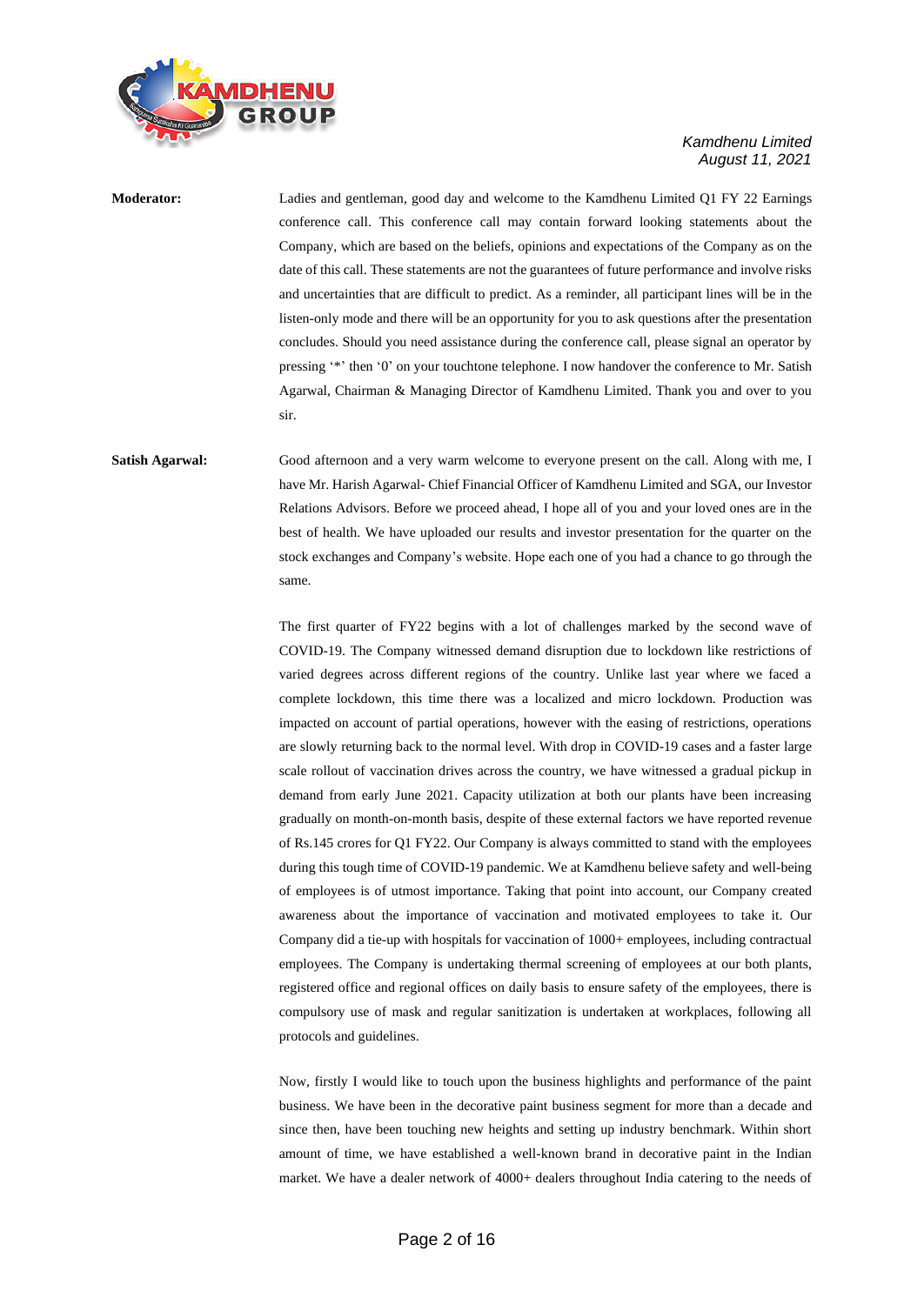

millions of people. We have given utmost importance on R&D. We have a modern R&D laboratory equipped with world's most advanced and reliable weathering testing machines, QUV machine, which enables us to manufacture and offer a wide range of environmental-friendly products. Our Company is focused on increasing the share of water based paint products, launching new variants in the market. With our strong distribution network, 40+ SKUs across 10+1 products categories, 33 sales depots present in the tier 1, 2 and 3 cities. We are well placed to expand our market presence and increase market share. Our paint business was impacted during Q1 FY22 by second wave of COVID-19, however with the unlocking of the economic activities, we have started seeing some traction in demand from June' 21 onwards. Despite of these headwinds, we have reported a revenue of Rs.33.1 Crore for Q1 FY22.

Our endeavor is to consistently innovate and offer high quality products, we also give utmost importance on advertising and promotions. With that belief, we have signed Ms. Preity G Zinta as the brand ambassador for decorative paint business, under brand name Kamdhenu paints. With her wide appeal across the common masses, we expect larger consumption and demand for our products. We have witnessed certain delay in the restoration of the remaining building plant and machinery due to the second wave of COVID-19, it is almost nearing completion and expected to start soon. Paint companies have witnessed pressure due to input cost inflation, however, raw material prices are expected to soften in the coming quarters, though paint industry has faced challenges in short to medium term. We believe factors like reducing repainting cycle and lower per capita consumption will drive growth for the decorative paints going ahead.

Now, I would like to update on the scheme of arrangement, the draft scheme of arrangement including the demerger of paint business in a separate Company has been filed with the honorable National Company Law Tribunal, Chandigarh bench (NCLT) for its approval on 15th March,2021, whereas NSE and BSE has already issued its observation letter on scheme of arrangement on 28th September 2020. NCLT has approved the first motion application of the scheme of arrangement, including the demerger of paint business of the Company into a separate listed entity, on 4<sup>th</sup> August, 2021. NCLT has also directed the Company for convening the meetings of equity shareholders, secured creditors and unsecured creditors on 25th September' 2021 of Kamdhenu Limited through video conferencing in accordance with applicable guidelines or circulars of Ministry of Corporate Affairs. The demerger of the paint business is expected to be completed by the end of FY22. It will impart better management focus, facilitate administrative convenience and ensure optimum utilization of various resources. The proposed demerger will provide for greater accountability and scope for independent expansion of both steel and paint businesses.

Now moving to the key updates on steel business. The operations at the franchise unit and own manufacturing plant were also interrupted by the resurgence of the second wave of COVID-19, induced lockdown like restrictions. However, with easing of restrictions we started seeing operations resuming back to the previous levels. We have realigned our manufacturing capacity of our steel plant from 1,56,000 to 1,20,000 metric ton. This move was taken in order to support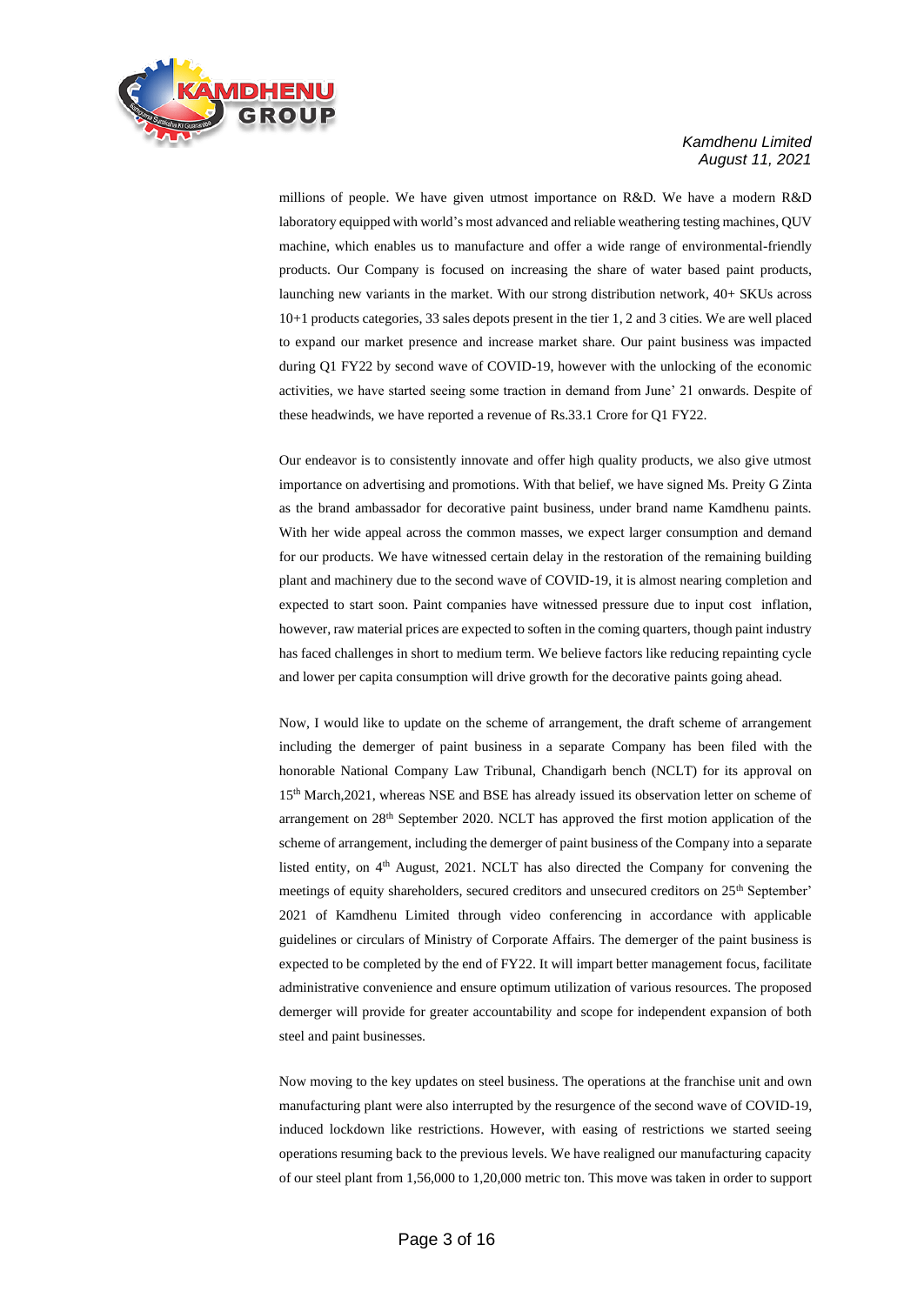

the future innovation, development of new product and for training of franchise staff. We are continuously focused on our own manufacturing and franchise business. On the back of our strong brand resilient business model and well entranced distribution network across the country. We have been able to clock franchise sales of 5.6 lakh metric ton, volume for Q1 FY22.

Steel demand in India is expected to pick up in coming few months as consumption remains strong, despite hit by the second wave of COVID-19. Starting June,2021, with unlocking of activities, we have started seeing economic activities back to normal levels. With affording housing projects, government push towards infrastructure spends and speeding up of real estate projects, it shall drive the demand for steel products. The per capita consumption of steel is only 19 kg in rural parts against India average of 74 kg. Therefore, further scope of consumption of steel, which shall drive demand for our products. With our wide portfolio of products from TMT Bar, Structural steel, color coated profile sheets, we are well established to cater to any demand going ahead. With huge availability of vaccines and strong improvement in the pace of vaccination, we are witnessing the growth momentum returning back to the previous levels. Monsoon continues to remain favorable from agrarian economy perspective. Longer Diwali period should enable better sales in quarters ahead.

The business environment is still uncertain due to predicted third wave of pandemic. However, we are well equipped to overcome the near-term challenges. With our strong brand, marketing and distribution network and wide range of products in decorative paints, we are well placed to capture any opportunities in future. We are continuously looking to penetrate in markets where our presence is less and strengthen our foot prints in existing geographies. Going ahead, we expect on expanding our business with more franchise and dealers. Now, I would like to hand over the line to Mr. Harish Agarwal, CFO to update on the financial performance of the Company.

**Harish Agarwal:** Thank you sir. I will take you all through the financials for Q1 FY22. First about the paint business, total sales from paint for Q1 FY22 stood at Rs.33.1 crore as compared to Rs.32.8 crore in Q1 FY21. We are expecting things to normalize with a pent up demand and festive season coming ahead. Paint segment contributed 23% of revenue in Q1 FY22. Total volume stood at 5,092 KL for Q1 FY22 as compared to 5,744 KL in Q1 FY21. This was on account of selling of higher value items. Our ASP per liter was Rs.64.2 for O1 FY22 as compared to Rs.56.2 in O1 FY21.

> Coming to the steel business, our steel volume through franchise route stood at 5.6 lakh metric ton in Q1 FY22 as compared to 4.1 lakh metric ton in Q1 FY21. Total brand turnover for Q1 FY22 stood at Rs.3,485 crore as compared to Rs.1,973 crore in Q1 FY21. Royalty Income through franchise stood at Rs.21.5 crore for Q1 FY22 as compared to Rs.14.7 crore in Q1 FY21. Revenue from own manufacturing stood at Rs. 88 crore in Q1 FY22 as compared to Rs.35.8 crore in Q1 FY21. Profit before tax for the steel business stood at Rs. 13.3 crore for Q1 FY22 as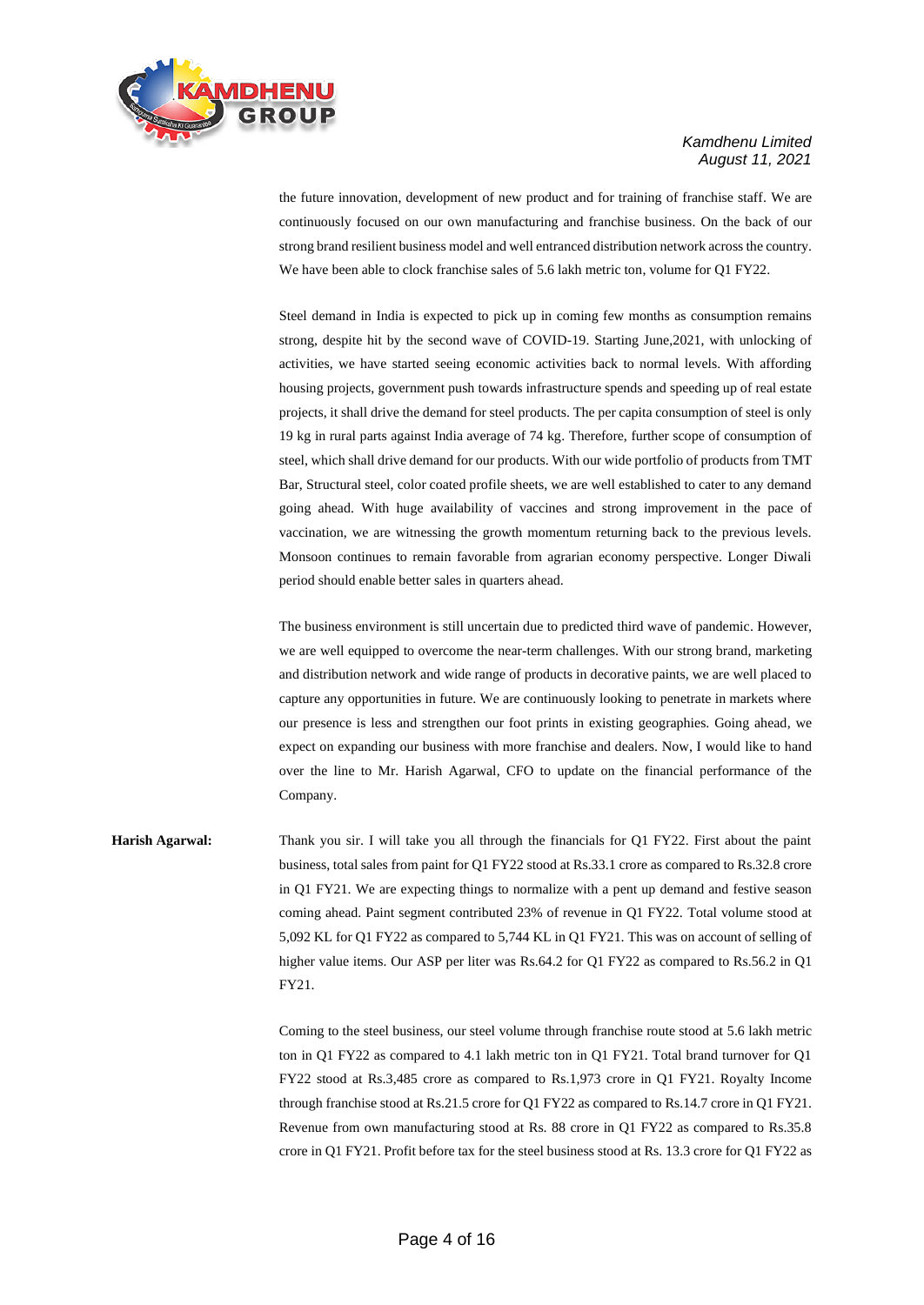

compared to Rs.7.8 crore in Q1 FY21. For the overall business, revenue for Q1 FY22 stood at Rs.145.9 crore in Q1 FY22 as compared to Rs. 83.3 crore in Q1 FY21.

Q1 FY21 performance was impacted by lockdown induced due to first wave of COVID-19 however, Q1 FY22 performance was also impacted on account of restrictions imposed and disruption in operations caused due to second wave. Our EBITDA stood at Rs. 11.6 crore in Q1 FY22 as compared to Rs. 6.9 crore in Q1 FY21. Profit after tax stood at Rs. 5.6 crore for Q1 FY22 as against Rs. 1.4 crore in Q1 FY21. With this, I would like to open the floor for question and answers.

- **Moderator:** Thank you very much Sir, Ladies and gentleman, we will now begin the question-and-answer session. Anyone who wishes to ask a question, may press '\*' and '1' on their touchtone phone. If you wish to remove yourself from the question queue, you may press '\*' and '2'. Participants are requested to use handsets while asking a question. Ladies and gentleman, we will wait for a moment while the question queue assembles. Thank you. The first question is from the line of Hardik Jain from Whitestone Financial Advisors, please go ahead.
- **Hardik Jain:** Good evening, thanks for the opportunity. Sir in the scheme of arrangement, so our Paint business will be demerged into Kamdhenu Color and Coatings Limited, which will be a subsidiary of Kamdhenu Ventures Limited and KVL will be listed. So, may I know the reason behind this structure, why did not we think of directly listing the Kamdhenu Color and Coatings Limited?
- **Harish Agarwal:** Good evening, this is Harish Agarwal. In fact, we have made various permutation and combination for the demerger of paint business, but finally we have been advised by the EY that this route would be better to infuse the funds in the unlisted Company by the private equity or strategic investor. If any investor would like to come in the Company which is unlisted, so that's why we have chosen this route.

**Harish Agarwal:** Right. So basically, we are open to any strategic investor into the Company and may be to avoid the buyback open offer and all, we have chosen this structure, right.

**Harish Agarwal:** Yes.

**Moderator:** Thank you. The next question is from the line of Arjun Shah from ACE Advisors, please go ahead.

**Arjun Shah:** Hello, yes sir I have two, three questions. First is sir, in your paints business, what is the proportion of business from own manufacturing and from outsourcing?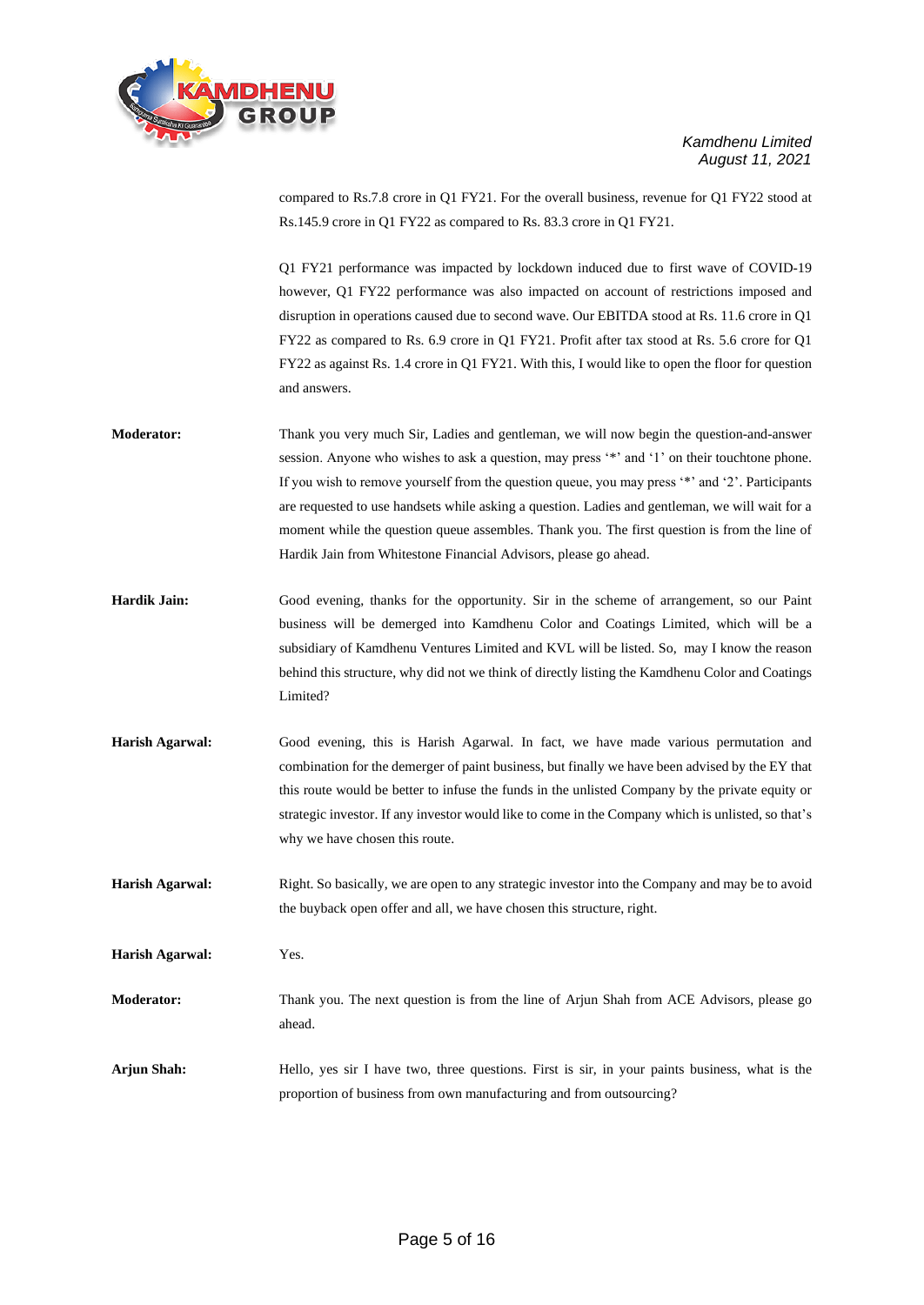

| <b>Harish Agarwal:</b> | In fact, our most of the sales come from the outsourcing. But as our plant is going to be restored,                                                        |
|------------------------|------------------------------------------------------------------------------------------------------------------------------------------------------------|
|                        | so we are increasing our production. In the next month, we will be able to get our most of the                                                             |
|                        | products from our own plant.                                                                                                                               |
| <b>Arjun Shah:</b>     | And sir what is the margin differential between these two?                                                                                                 |
| <b>Harish Agarwal:</b> | In fact, margin depends on the product, not with the outsourcing or in the own manufacturing.                                                              |
|                        | But definitely in the outsourcing, margins are less.                                                                                                       |
| <b>Arjun Shah:</b>     | And sir when we can expect our paints business to turn PAT positive, any idea on that?                                                                     |
| <b>Harish Agarwal:</b> | Within this financial year itself.                                                                                                                         |
| <b>Arjun Shah:</b>     | In $FY22?$                                                                                                                                                 |
| <b>Harish Agarwal:</b> | Yes.                                                                                                                                                       |
| <b>Arjun Shah:</b>     | And sir are we looking at any further Capex in own manufacturing?                                                                                          |
| <b>Harish Agarwal:</b> | In fact, we have recently restored the entire plant and machinery and building and from our                                                                |
|                        | own plant, we can achieve a sales target of around Rs. 450 crores. After that, we will definitely<br>have a plan for the second plant but after two years. |
| <b>Arjun Shah:</b>     | My other question is, any particular product segment where we have gained market share in the                                                              |
|                        | paints segment, specially?                                                                                                                                 |
| <b>Harish Agarwal:</b> | We are into the decorative segment, again in the decorative we are focusing on the high-value                                                              |
|                        | premium emulsions which are water-based products. In our own plant, most of the<br>manufacturing will be done for the premium emulsions.                   |
| <b>Arjun Shah:</b>     | Okay, so in premium emulsions we have gained market share?                                                                                                 |
| <b>Harish Agarwal:</b> | Yes.                                                                                                                                                       |
| <b>Arjun Shah:</b>     | Okay, and sir I have the last question on the demand side, can you throw some light on, how has                                                            |
|                        | been the demand shaped up, post-opening of the markets in June 2021 and any guidance you<br>can give for this year, FY22?                                  |
| <b>Harish Agarwal:</b> | In fact, on months to months, the sales are increasing, production levels are increasing, from                                                             |
|                        | June onwards our sales volume, our production volume has increased and it will continue to<br>grow.                                                        |
| <b>Arjun Shah:</b>     | Any number you can give, on month-on-month basis, what has been the growth?                                                                                |
|                        |                                                                                                                                                            |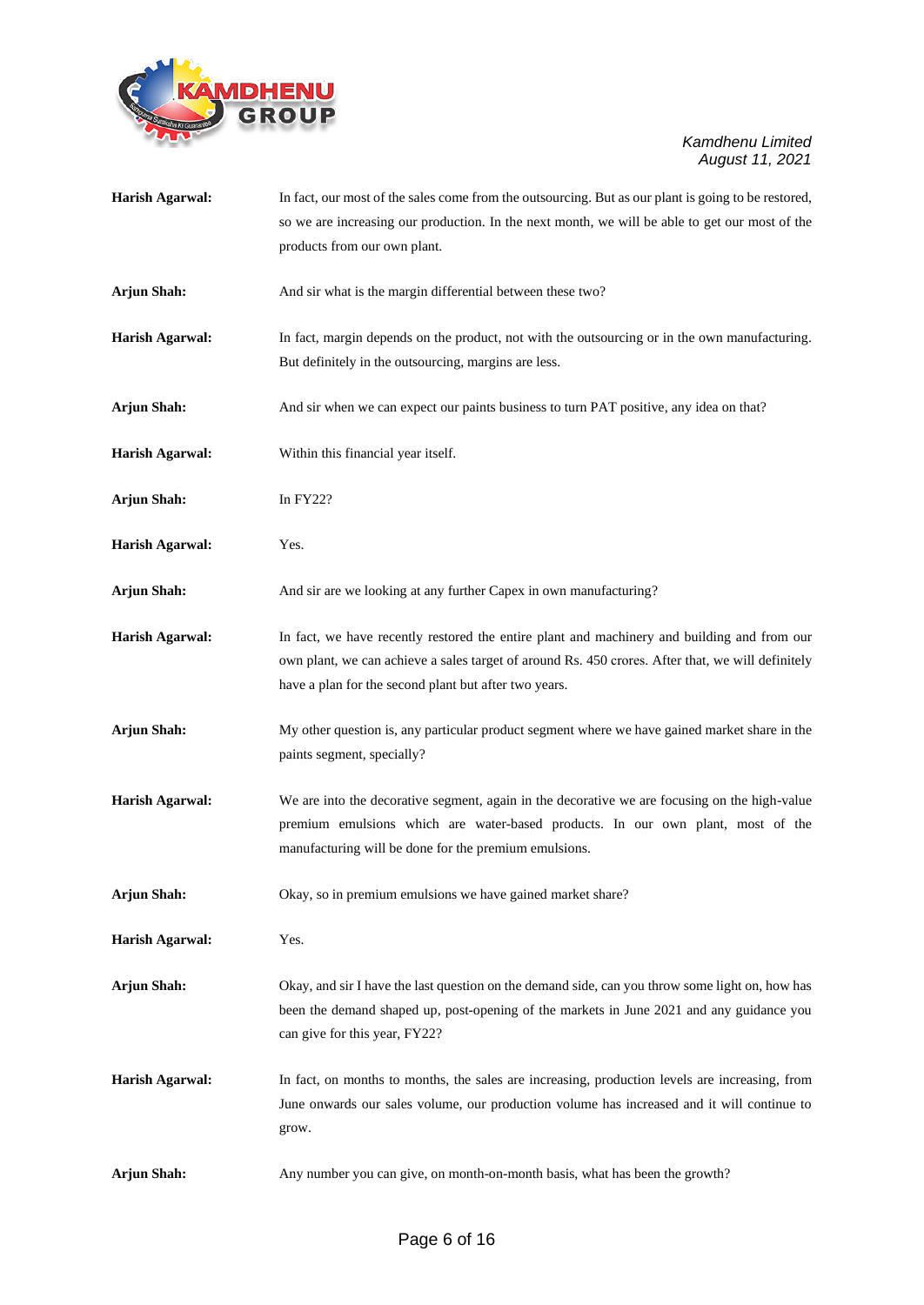

**Satish Agarwal:** With respect to guidance in paint business, at present we are going with our sales target of 50% growth of what it was for the last year. And our target for Q2 is ~Rs. 84 crore, for Q3 is Rs. 94 crore and for Q4 target is ~ Rs. 95 crore and hopefully we will succeed in achieving it easily. So that way, our target for this year is 50%+ as compared to that of last year. As Mr. Harish told you now, that full-fledged manufacturing has started in our own plant from the month of July. So as and when we start making the value-added products in our plant, then in outsourcing we will only make only low-priced items. And you had also asked one more question if we have any such product that is a trump card in the market? So, for the Stainers that are there; Stainers are made by Pidilite also, Asian and Kamdhenu also. So, you will see that 30% sales comprise of our Stainer, that gives a big boost to our sales. Apart from Stainer our colorants that are there, we are focusing more on these because these are value-added and high margin products and their demand is also increasing. So, we are working more on it, so hopefully we will be able to achieve this Rs. 300 crore target for this year. **Arjun Shah:** Understood. **Moderator:** Thank you. The next question is from the line of Piyush Chedda, an Individual Investor. Piyush Chedda you may go ahead with your question please. **Piyush Chedda:** I wanted to understand, when you are working towards establishing your paints business, in this we already have these 4 mega players Asian Paints, Berger and the other two. What is our strategy to gain this kind of market share, today we are at  $\sim$  Rs. 200 crore turnover, but as we keep growing they will also focus on killing us, so what is it that we are planning to do, that will allow us to grow in this business? **Satish Agarwal:** See Kamdhenu is a niche brand by itself and is a well known brand. And in retail with respect to steel we are the largest seller of TMT Bars and other products. As mentioned by Mr. Harish, approximately Rs. 12,000 crore has been our brand turnover over the last year and with the same intention we had started the paint business, that if any infrastructure product is there, it starts with steel and finishes at paints. So our own Kamdhenu brand has its own clientele and a trust level that has been built by us in the last 25 years. Paint market is witnessing almost an annual growth of 18% - 20%. So, there is Rs. 30,000 crore market that is there, and approximately Rs. 5,000-5,500 crore of new market gets added every year as repainting is also happening and new projects are also coming in. So, Kamdhenu has thought about this while starting, although we do not have competition with any of these big companies as such and we have our own brand perception and presence of our brand across the whole country. In paint also, at this point in

time, we have 4000 dealers and since our plant is in North, we have not been able to penetrate deeply into South, because we will have to then face the disadvantage of freight. So, we are focusing more on North and Central India and in South also we have started marketing, so the requirement of Rs. 100-150 crore that we have for making growth every year, that is easily achievable and since the demand of Rs. 5,000-5,500 crore is there, which big companies are bagging every year. So, we do not see any issues in the near future that we would not be able to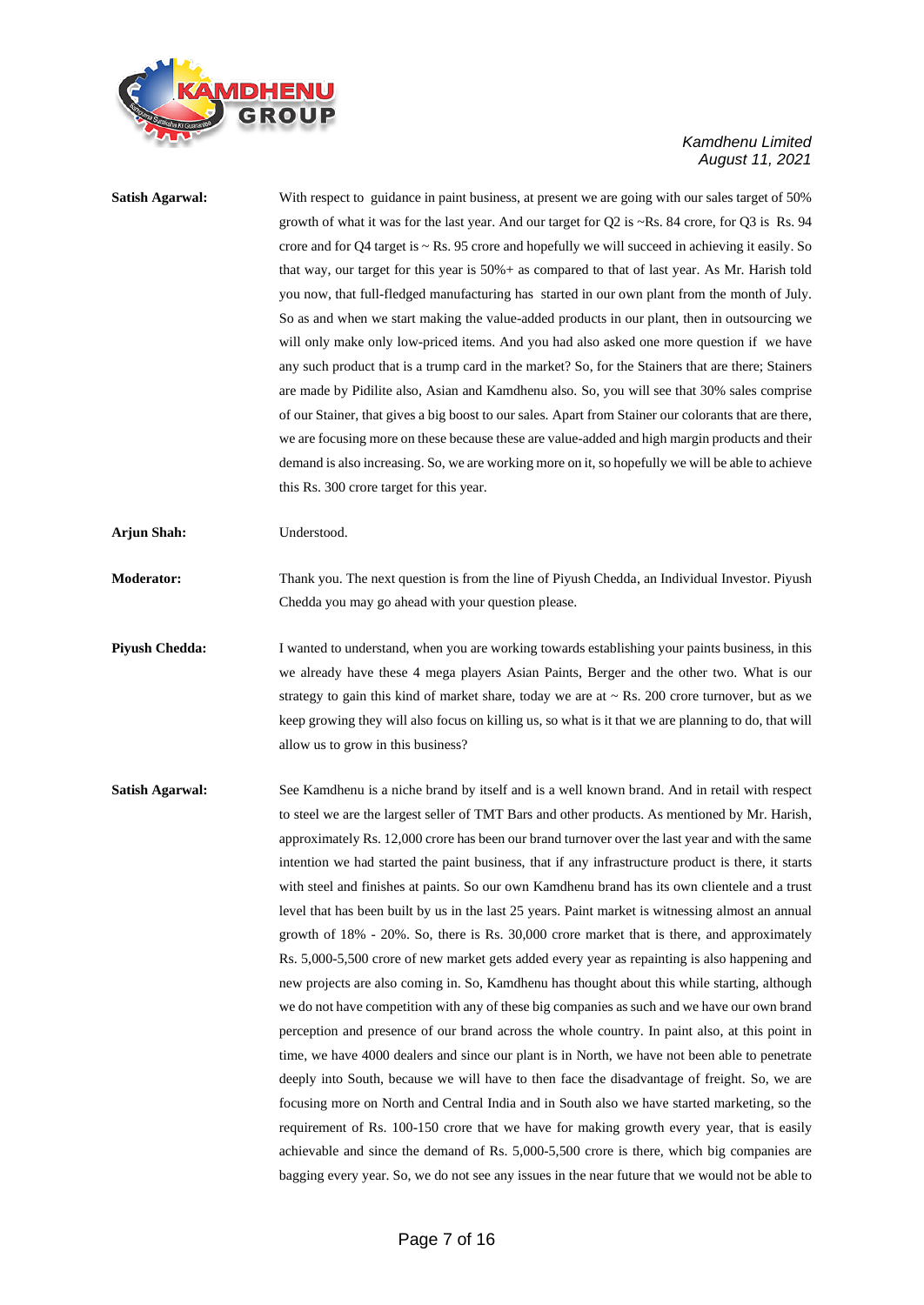

achieve our sales. In the coming 4-5 years, we are planning that we bring this to Rs. 1,000 crore sales because this business is profitable and in the services are important, plus product range and quality is important and I feel the market has acceptance of Kamdhenu products and the paint demand is continually increasing, We are getting repeated demand, because we are not so tenured players in the industry, Other companies are as old as 80,90,100 years old. So, from that brand we do not have any such threat, they have their own market and we have our own market. Our brand perception is there and the goal can be achieved easily, there is no issue.

- **Piyush Chedda:** Do you give higher margins to your dealers or keep the price low, from the competition as we have seen that your Steel product is much higher priced than unorganized sector but at a slight discount to some of the bigger organized players. Are you following the same strategy in Paints also?
- **Satish Agarwal:** Yes, see in steel in retail we are brand leader, but over here in the paints segment, Asian is the brand leader. So, the realization that Asian Paint gets being the same quality standards, same price, same DPL and same MRP, the discount that Asian offers to its dealers, Berger, Nerolac and other companies offer additional 2% - 3% discounts and we offer around 5% - 6% more discount as compared to Asian. So that way, 3% discount extra is offered by Berger and Nerolac and additional 3% lower realization we make. But they give it in the shape of discount and we offer sales turnover discount or incentive and we have driven a lot of schemes for painters, due to which painters will develop interest in it. We have a lot of welfare schemes designed for painters and we run those welfare schemes for them and directly transfer the benefits through cash or card to them, we transfer to their bank. So, those things are picking up, Today we have approximately 25,000 painters enrolled with us and almost 10,000 – 15,000 painters are continuously procuring our sales material.
- **Piyush Chedda:** So you are doing from both, through the contractor side and painter side? Also, by giving better margins, you motivate dealers and painters.
- **Satish Agarwal:** Yes, and one more thing I would like to share in this. Since in the metros, the brand concept is more and retailer does not find time to make the customer understand, so our focus is in tier 1, tier 2 and tier 3 cities. Over there the dealer has time to persuade the customer and he gets higher incentive in our products and his say also there and is considered as well in his area. His confidence level is to that extent that he assures free repainting if Kamdhenu paint fails or convinces that paint does not have any issues for 4-5 years but the customer has his satisfaction on the dealer. If the dealer assures him, that I will take the responsibility of the guarantee of the paint and if you face any issue, I will get a free replacement done for you, so for the first-time customer satisfaction is there. But later on his near and dear ones, people living nearby to them like his neighbors start repainting their own houses after seeing his painting.
- **Moderator:** Thank you. The next question is from the line of Priyanka Singh from Atidan Securities. Please go ahead.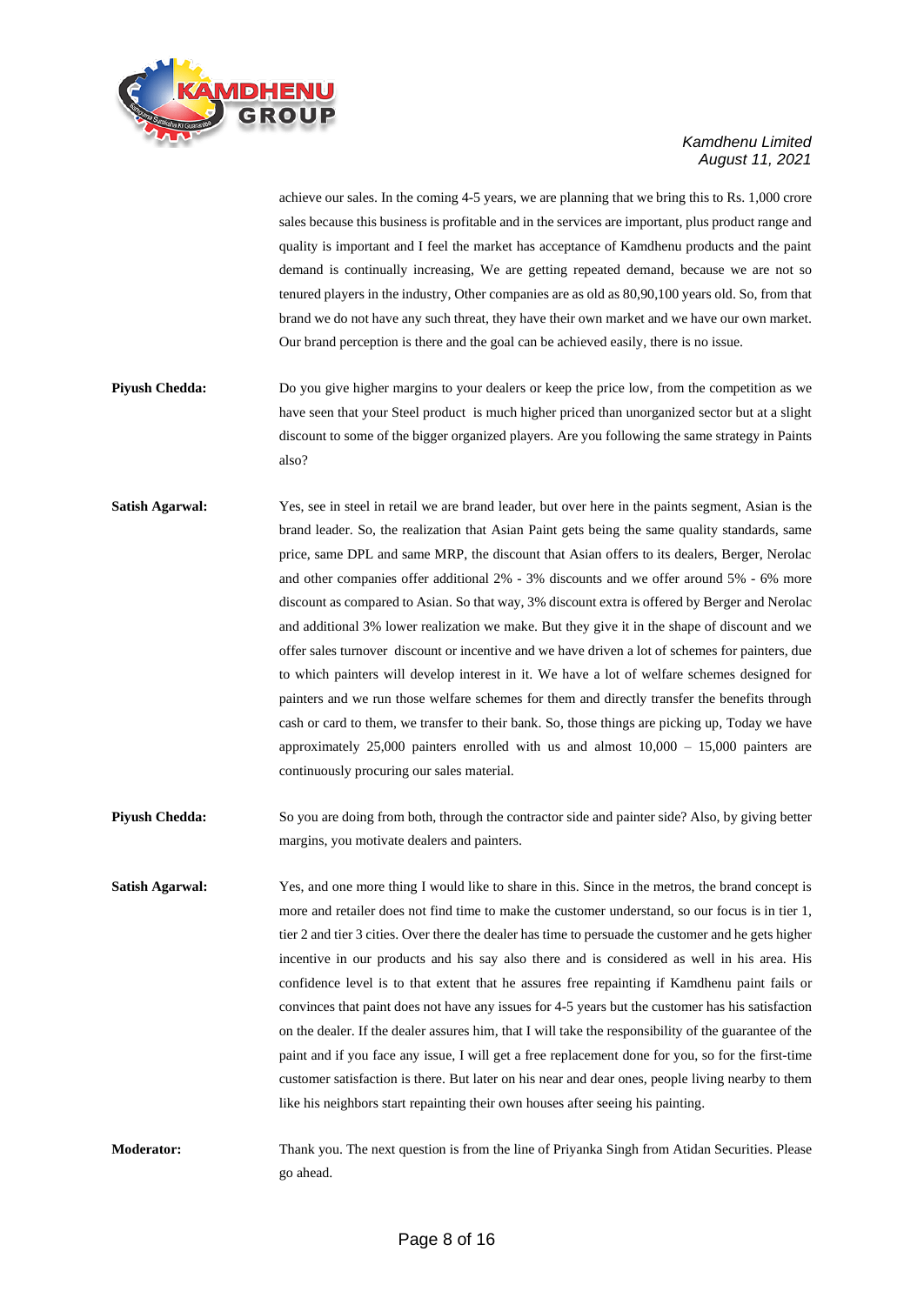

| Priyanka Singh:        | I had a couple of questions. The first one is, what is your current capacity utilization at both your<br>plants and what was the utilization in the quarter gone by?                                                                                                                                                                                                                   |
|------------------------|----------------------------------------------------------------------------------------------------------------------------------------------------------------------------------------------------------------------------------------------------------------------------------------------------------------------------------------------------------------------------------------|
| <b>Harish Agarwal:</b> | Are u talking about utilization levels from our own manufacturing for Paint and Steel business?                                                                                                                                                                                                                                                                                        |
| Priyanka Singh:        | Yes.                                                                                                                                                                                                                                                                                                                                                                                   |
| <b>Harish Agarwal:</b> | In fact, due to COVID-19 disruption, capacity is increasing on month-to-month basis. In the<br>steel business, we have capacity utilization of around 75%, from July onwards. And in the paint<br>business, in fact our plant is going to be completed within this month and we will be able to<br>calculate that capacity utilization from the next month onwards, in the true sense. |
| Priyanka Singh:        | Okay got it and what was this steel utilization in Q4 FY21?                                                                                                                                                                                                                                                                                                                            |
| <b>Harish Agarwal:</b> | It was around 85% for the steel in Q4 FY21.                                                                                                                                                                                                                                                                                                                                            |
| Priyanka Singh:        | Okay got it and can you throw some light on your CAPEX plans in both the businesses?                                                                                                                                                                                                                                                                                                   |
| <b>Harish Agarwal:</b> | In fact, we are increasing capacity of our steel through the franchise route and we do not have<br>any plans for the CAPEX, for our own manufacturing in steel business.                                                                                                                                                                                                               |
| Priyanka Singh:        | Okay and what is the tax rate of the Company? So, the tax amount has increased on a sequential<br>basis and even on a year-on-year basis, so what is the reason for this increase?                                                                                                                                                                                                     |
| <b>Harish Agarwal:</b> | No, it is a fixed rate, effective rate is 25.17%. I think you are calculating directly PBT with the<br>current tax but it is not the way of calculating the tax. There are certain adjustments which need<br>to be made with the PBT, so thereafter tax has to be calculated on the taxable amount, the rate<br>is 25.17%, it is fixed for last 2 years.                               |
| Priyanka Singh:        | can you highlight on the debt levels at the end of this quarter, in both your businesses?                                                                                                                                                                                                                                                                                              |
| <b>Harish Agarwal:</b> | In fact, we have only working-capital loan, we do not have any term loan.                                                                                                                                                                                                                                                                                                              |
| Priyanka Singh:        | Yes, working capital.                                                                                                                                                                                                                                                                                                                                                                  |
| <b>Harish Agarwal:</b> | Working Capital would be around Rs. 100 crore, at the end of this year.                                                                                                                                                                                                                                                                                                                |
| Priyanka Singh:        | Including both the businesses; paint and steel?                                                                                                                                                                                                                                                                                                                                        |
| <b>Harish Agarwal:</b> | Yes.                                                                                                                                                                                                                                                                                                                                                                                   |
| Moderator:             | Thank you. The next question is from the line of Atul Kothari from Prog well Securities. Please<br>go ahead.                                                                                                                                                                                                                                                                           |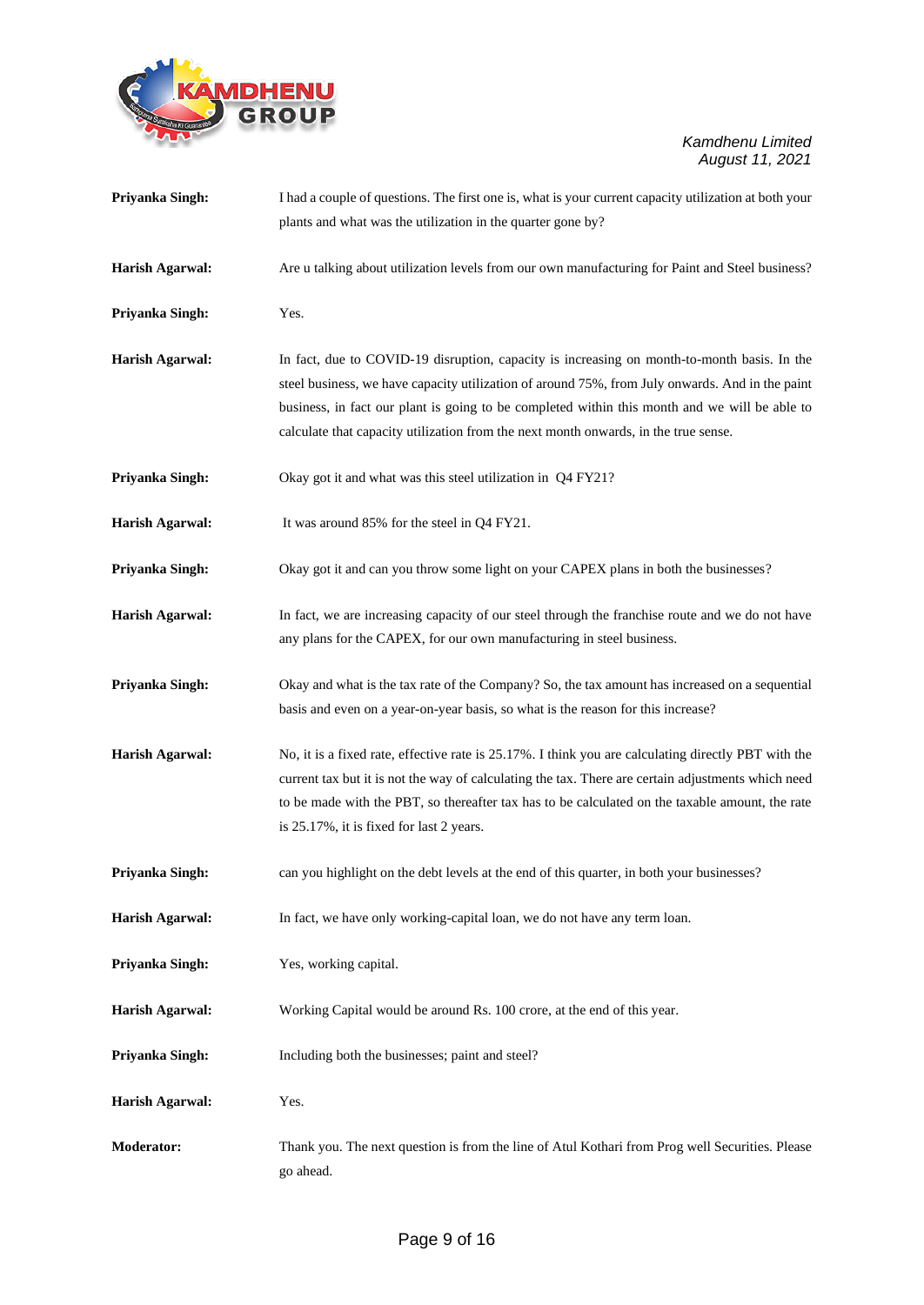

- **Atul Kothari:** Sir, I have some questions related to our steel business. Sir, if you can throw some light as to how was the demand scenario for TMT bars in Q1 FY22, especially considering the second wave of COVID-19?
- **Satish Agarwal:** See, this time the second wave was very deep rooted and it was a little aggressive wave. At that time no doubt that the factories were operational, there was partial production ongoing in the factories this time, but the retail counters were almost all closed. There was work in progress on projects but still you understand this that in Q1 last year we had sold around 4 lakh tons of TMT bars and in this year, we have sold 5.63 lakh ton of TMT bar. So, only that product was sold directly from plants which was being used in projects. The shortfall that we see is because the dealer shops were all closed in the markets in some areas and a lot of shops were shut in many areas in India and that is the reason we saw this and continuously we have grown from thereon and we are almost at our normal level now in the month of August.
- **Atul Kothari:** Yes sir, what has been the average TMT price for Q1 FY22, compared to Q1 of last year as well? What was the price in Q4 FY21 and in FY22 what has been the price?
- **Satish Agarwal:** Let me tell you. See last year in Q1, our price was almost Rs. 40,000 a tonne and in this year Q1 the net realization price that we have got is Rs. 52,000 a tonne, almost a differential of Rs. 12,000 a ton on costing. In Q4 FY21 the price was around Rs. 46,000 per tonne,. The prices have dipped slightly by Rs. 2000- Rs.3000 a tonne.
- **Atul Kothari:** So, sir going ahead what do you feel, will prices dip further or remain at a stable level?
- **Satish Agarwal:** See in our Kamdhenu's model, mostly our manufacturers purchase semi-finished products like billet and then a conversion cost is applied on the billet. Then our premium franchises sell our products ahead. The major effect of this is on the primary producers who purchase iron-ore and coal and produce their own product, so for them the effect is higher of the prices, on plus side as well as on the negative side. But the secondary rolling mills that are there, who are associated with us, they are affected less by this impact. In this only one impact comes through, that if the stock is too much, then if the prices are high then they get extra margins and if the stock is too much and prices go down, then they suffer some minor losses in the stock. But in conversion there is not much of an effect for us because we have a set cost of production plus a margin. So in that, we or our franchise do not see much of a possibility of loss or profit, it is minimized for us.

**Atul Kothari:** Okay sir, so it does not make any difference to us because we get our margins?

**Satish Agarwal:** Prices fluctuate in stock, it may go up and down but our conversion cost is almost fixed and the margin is fixed. Plus Kamdhenu's premium is almost fixed, which varies from around Rs. 2,000- 2,500 a tonne at different places. And Kamdhenu's royalty is also fixed, it is on per ton basis and not on the price.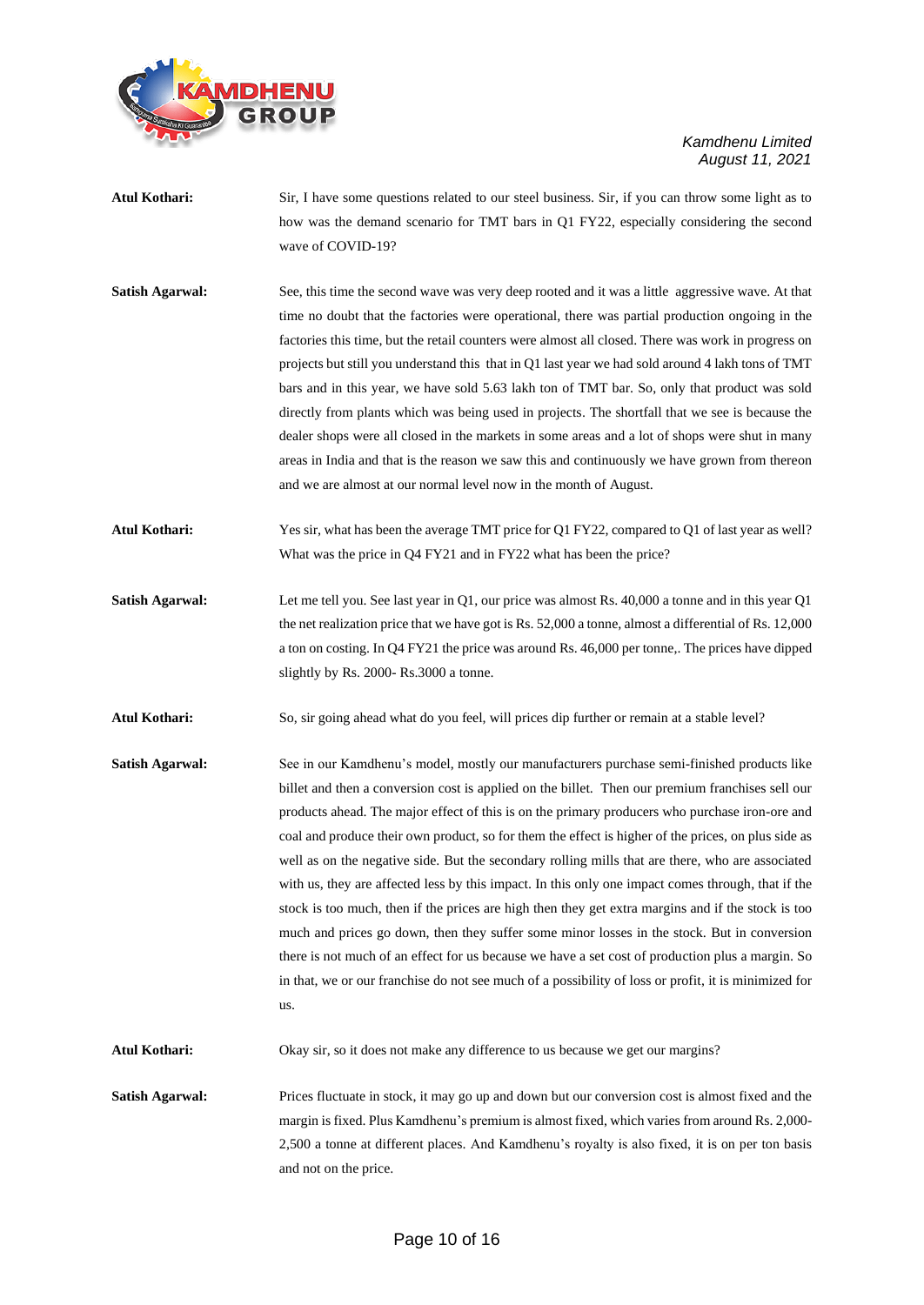

| <b>Atul Kothari:</b>   | Okay sir, a lot of companies like Tata Steel and JSW Steel, they have got eco-label certification<br>for their TMT bar products, so sir are we also going to try to get that eco-label certification?                                                                                                                                                                                                                                                                                                                                                                                                                                                                                                                                                                                                                                                                                                                                                                                                                                                                                                                                                                                                                                                                                                                                                                                                                                                                                                                                                                             |
|------------------------|-----------------------------------------------------------------------------------------------------------------------------------------------------------------------------------------------------------------------------------------------------------------------------------------------------------------------------------------------------------------------------------------------------------------------------------------------------------------------------------------------------------------------------------------------------------------------------------------------------------------------------------------------------------------------------------------------------------------------------------------------------------------------------------------------------------------------------------------------------------------------------------------------------------------------------------------------------------------------------------------------------------------------------------------------------------------------------------------------------------------------------------------------------------------------------------------------------------------------------------------------------------------------------------------------------------------------------------------------------------------------------------------------------------------------------------------------------------------------------------------------------------------------------------------------------------------------------------|
| <b>Satish Agarwal:</b> | See it is not applicable on us, this eco-level certification is on the manufacturing front. It is<br>related to how is their manufacturing process and what amount of energy saving they are able to<br>do in it. So we had worked out on this certification in detail but it is not applicable on us.                                                                                                                                                                                                                                                                                                                                                                                                                                                                                                                                                                                                                                                                                                                                                                                                                                                                                                                                                                                                                                                                                                                                                                                                                                                                            |
| <b>Atul Kothari:</b>   | Okay sir. Sir a lot of new companies are also coming in the TMT Steel bar segment, like Shyam<br>Steel is there, Jindal Steel, they are adding new capacity, so sir with the increase in competition<br>in this space, do you feel we would see shortfall in demand at our end, do you see something<br>like this?                                                                                                                                                                                                                                                                                                                                                                                                                                                                                                                                                                                                                                                                                                                                                                                                                                                                                                                                                                                                                                                                                                                                                                                                                                                                |
| <b>Satish Agarwal:</b> | No, see firstly as Mr. Harish had spoken earlier that the capacity that is going on for 50 lakh<br>tonnes to 42 lakh tonne we have already done. In the coming one year we will bring this to 50<br>lakh tonne and that will be through franchise route in which there is not any involvement of our<br>Company's CAPEX. So, we will not have any interest cost burden for this. And secondly, as our<br>demand is increasing continuously, a lot of steel projects, as government is expecting and is<br>spending a lot on infra projects. So today we have a shortfall with us and the remaining existing<br>franchise that are there, everyone is focusing on expansion programs and our preference is only<br>to them who already have been associated with us, so if they expand their profitability will also<br>improve a little bit and we do not see any effect of the demand on us. One more thing, for<br>Kamdhenu in today's date it is a premium brand in retail segment and it is the largest selling<br>brand and as you mentioned Shyam Steel and others have started off, so when we speak about<br>other brand, every person wants to have number 1 brand, So I feel that Kamdhenu does not see<br>any threat as such because in market there is continuous demand coming in, it is for sure that<br>branded products will be sold and threat is for only those who are making unbranded products<br>without any quality standards, they will suffer and their material will not be sold and in its place<br>the branded products will take over these players. |
| <b>Harish Agarwal:</b> | Overall Kamdhenu is a national brand.                                                                                                                                                                                                                                                                                                                                                                                                                                                                                                                                                                                                                                                                                                                                                                                                                                                                                                                                                                                                                                                                                                                                                                                                                                                                                                                                                                                                                                                                                                                                             |
| <b>Satish Agarwal:</b> | Kamdhenu is a national brand and we have presence all over India from Kashmir to<br>Kanyakumari and from Kutch to Assam, everywhere. And Shyam Steel that you are referring<br>to, is mainly available in East India only, some other brands are available in particular states                                                                                                                                                                                                                                                                                                                                                                                                                                                                                                                                                                                                                                                                                                                                                                                                                                                                                                                                                                                                                                                                                                                                                                                                                                                                                                   |

**Moderator:** Thank you. The next question is from the line of Ashay Jain from Jain Capital. Please go ahead.

only. So, since Kamdhenu is a national brand and we have more than 54 units operational in today's date for TMT. So we have a specialty and USP you might say that we can deliver steel in any part of the country within 24 hours. So, that is a USP, all our contractors or developers who are there, we have reduced their inventory a lot. Earlier they used to hold on the inventory for a month in advance, nowadays they do not even keep inventory for a week in advance. xx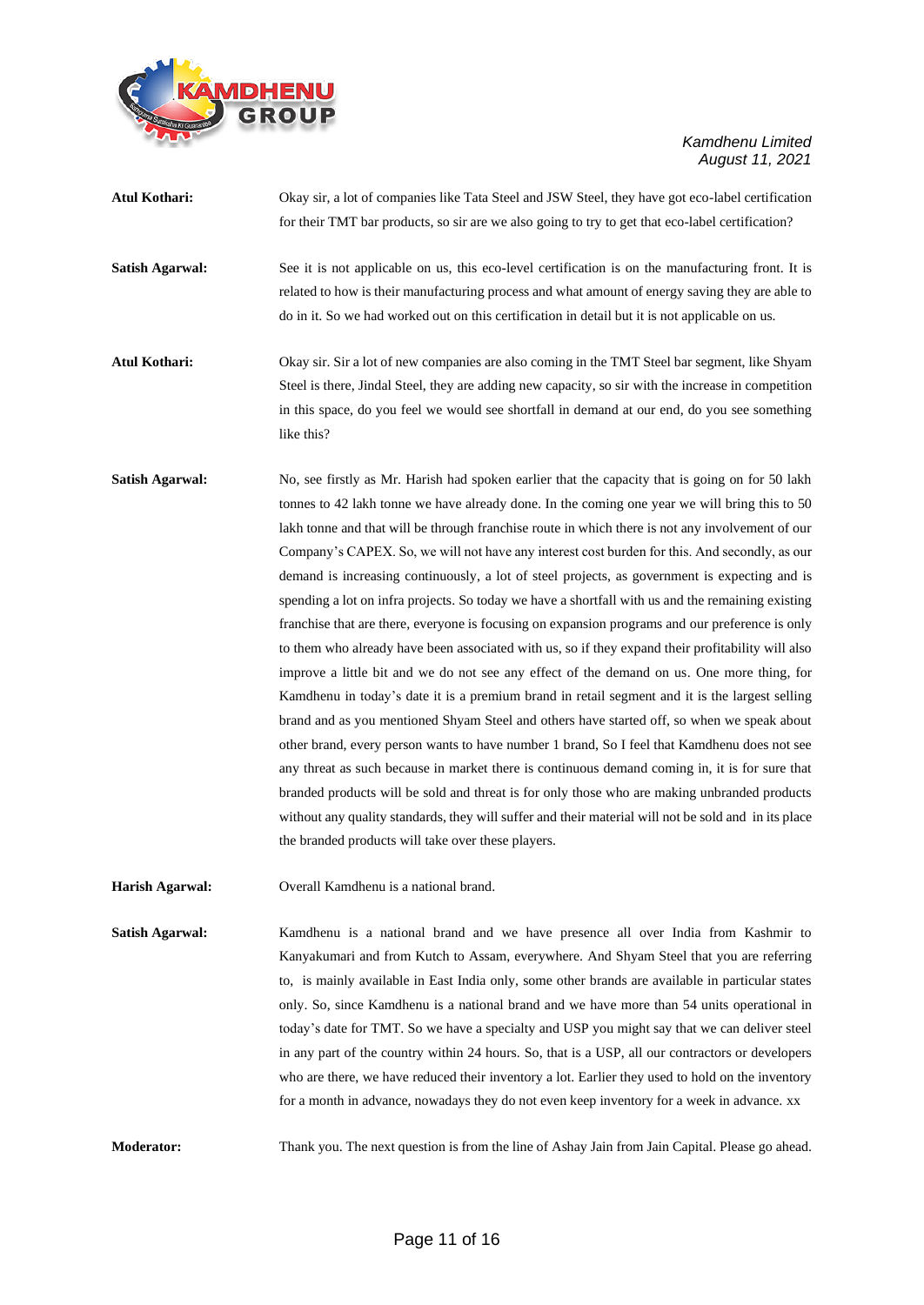

- **Ashay Jain:** Good evening Sir. Sir I have few questions. Firstly, if you can provide a break-up of branding and promotion expenditure for both paint as well as steel business for Q1 FY22 and at an overall basis, do you have any target as a percentage of sale?
- **Satish Agarwal:** Mr. Harish will tell you about this, sir.

**Harish Agarwal:** Branding expenses in Q1 FY22 is now Rs. 16 crore and it was Rs. 10 crore in Q1 FY21

Ashay Jain: Bifurcation for steel and paint business.

- **Harish Agarwal:** It is very difficult to segregate the branding expenses for steel as well as paint business but after de-merger, we will definitely be able to make separate expenditure on the paint Company and the steel Company. Today it is very difficult to segregate it.
- Ashay Jain: Okay and Sir, any overall target, as a percentage of sale, that we would spend only this much on promotion and branding?
- **Harish Agarwal:** We have a target to spend Rs. 70 crore in FY22, partially by Kamdhenu and partially by the franchise units.

Ashay Jain: Sir, second question is, JSW paints has recently announced the new plant of decorative paints of 1 lakh kilo liter capacity. Sir what is your view on this increasing competition in the paint segment?

**Satish Agarwal:** See, there is a very big market in paints and we have our own scope and our own market. In retail, we have 25 years of experience of how to fulfill customer's requirement and if you go to see and analyze the paint business, then any retailer needs the complete product range in the paint from A to Z. In the beginning, he needs putty also, he needs Primer also, on top of it they want paint also. So suppose any Company makes only one product or four products, then that Company is not successful. You might have seen in India, that AKZO NOBEL, Sherwin William's Company from US had come in India and they were unsuccessful. There are many such plants which have come, which are making two or four or five products. There are many product ranges in this and there is A, B, C quality in it. One distemper has three qualities, one exterior emulsion is there, it has three qualities, one interior emulsion has three qualities. Every size is there, pack size is there, color is there, tinting machines are there. So, to give that service, one has to stock from the range of 200 ml to the 20 liter bucket, supply to the dealer is a little troublesome and tricky job. Sir, to keep every type of inventory in every depot, and if there are forty products in a plant, then forty products' production plan, plus its raw material arrangement, apart from that its packaging is needed. So that is a quite difficult work. One can make one or two products of very much above the mass level but the dealer does not get its acceptance in the market. And a dealer's biggest problem is that, if I have emulsions, paint and finished products are there, if he says in the beginning only that I do not have tis Primer, I do not have putty, so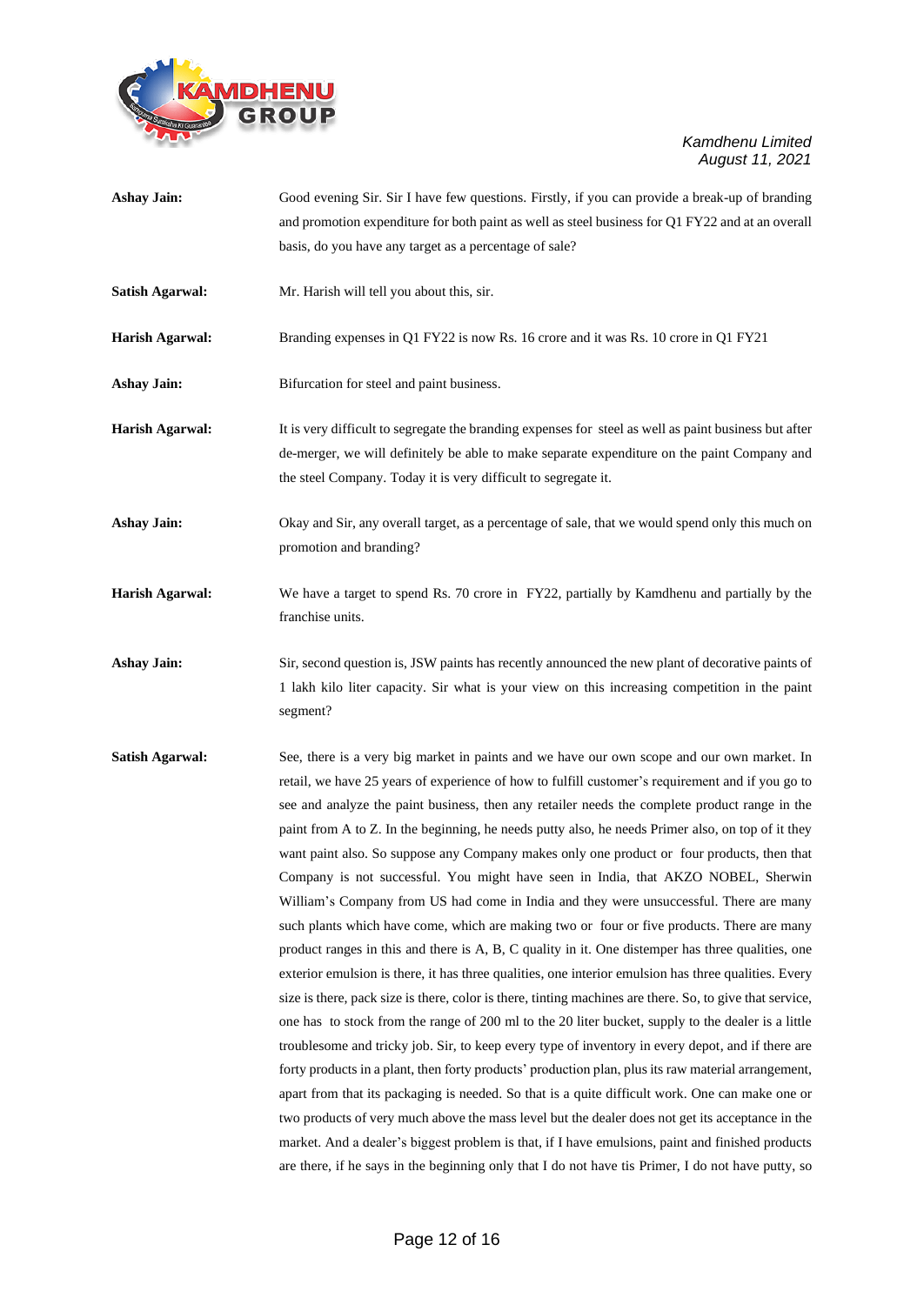

the customer goes for the other brand, then he will not turn around and come back. So he needs all the product range from A to Z. We make wood coating also, we make construction chemical also, we make water proofing compound also, so that way if any customer works in a house, then our dealer needs to give him all the products from A to Z and the Company has to make all the products and supply. So to do that kind of a work, it is on a very big level, I think Asian and other older companies who have been doing from past 100 years, they have done outsourcing of lots of material and their whole set up is done, it is next to impossible to break it in today's date. Now this whole work, because we are smaller in size, we individually are in contacts with any dealer, my team is also in contact with them, marketing team is also in contact with them, even we are also able to give services. Now, if you want to increase the size, then to contact individually or set it up is a little bit difficult work.

- **Ashay Jain:** Okay Sir, got it. Lastly, raw material prices have increased in the last few quarters significantly, so Asian Paints has implemented an increase of 3% in Q1 FY22. So, what is the price increase which Kamdhenu has taken, if any so far?
- **Satish Agarwal:** See, I will tell you that all our paint companies have the same price list. The dealer price list and the MRP is the same of all the companies and now as the 3% price increase was averaged out on  $1<sup>st</sup>$  May, 2021, so the first one to do will be Asian, then only any other Company is able to do. Now a second price revision of almost 2% has come, which is from 1.5% to 5% on different products, so that average of 2% to 2.5% was applicable with effect from 4<sup>th</sup> July, 2021. So that almost every Company has done. Kamdhenu has also done it. And one more price revision has been done in this month only, on 3<sup>rd</sup> August, 2021, under which the Primers were there because they are also enamel-based products which are solvent-based products of petroleum products. So in that 5.25% increase has taken place, all the companies have done this price increase. Kamdhenu has also done it and on enamel which are petrochemical-based products, all the companies have done 2.75% increase, even Kamdhenu has also done it. So if Asian does the price increase in the market, then all the remaining companies also do it immediately and it is done within a week or ten days' time. So we are not lagging behind in that.
- **Moderator:** Thank you. The next question is from the line of Akash Mehta from Capex Investments. Please go ahead.

**Akash Mehta:** Hello sir, I had some questions on paint business. Firstly, what is the reason for lower volumes in the paint business in FY22 Q1 as compared to Q1 FY21?

**Satish Agarwal:** I had replied this in a previous question also, that now as we have started operations in our plants, we are making high-value products in our plants, so in our Q1 sales, in this almost 30% contribution is from our Stainer. The Stainer that you might have seen in tubes that the painter carries around in his pocket and if you want any color, then he will mix one or two drop from his tube and mix the color, so those Stainer is mainly made by Asian, Pidilite and Nerolac. Kamdhenu has expertise in this and this product is very popular in the market. So its value is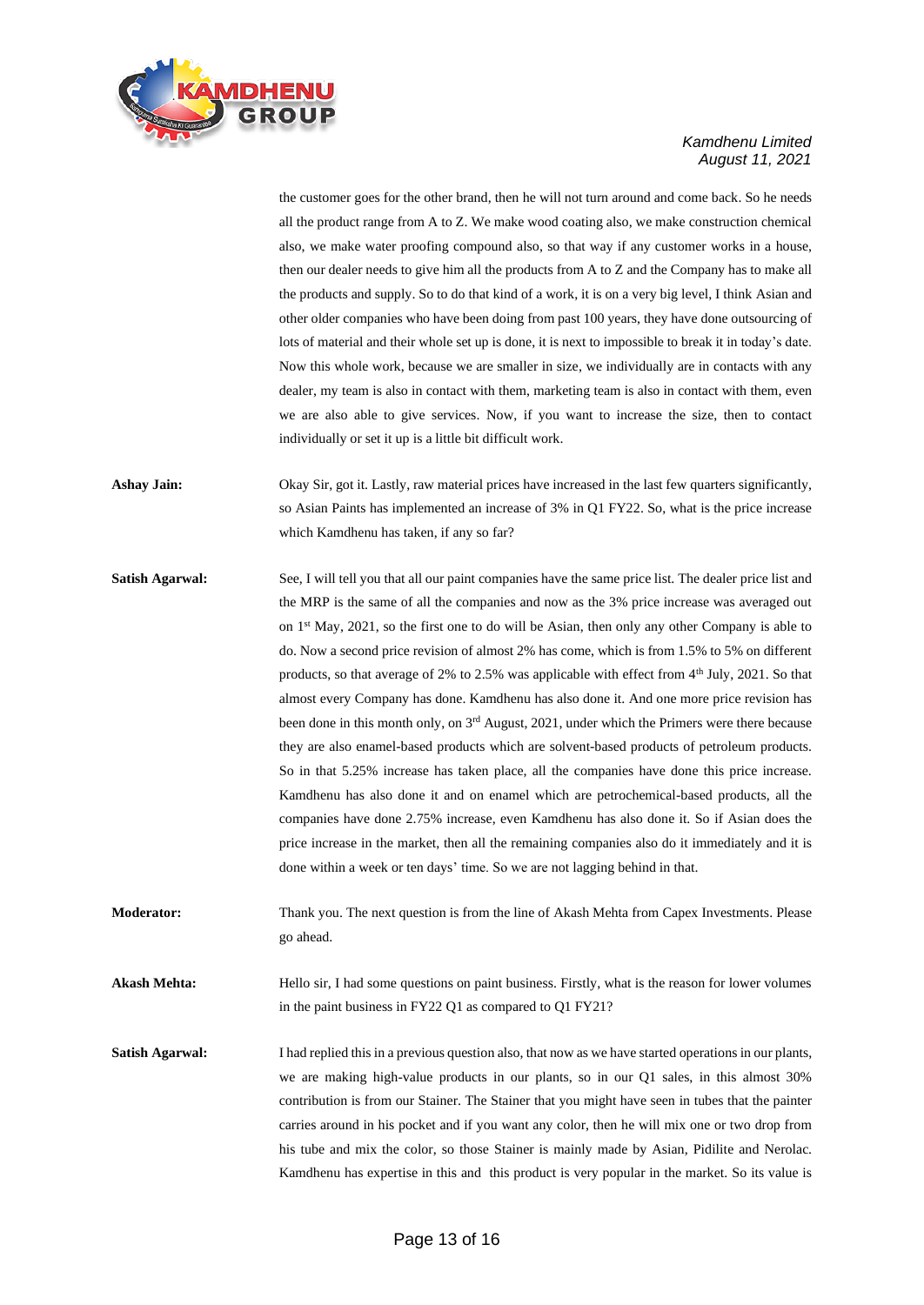

more but the volume is less, our almost 30% share is of this only. And our remaining products that are there, you take it as low-price item which are outsourced. During this Pandemic, the low-price items were sold more, in which putty is there, distempers are there or low-price enamels are there. The premium emulsions that are there, that is used for the projects, which are going to start after this. Second thing is, we had also given a press release, if you see in that, our average price last year was Rs. 56.2 and this year it has come to Rs. 64.2. So that way, our average selling price that has increased by Rs. 8, that has increased because of my premium products' sales. In that, volume has decreased but sales have improved as compared to before. In the coming times also, we will focus more on value-added products and then only we will be able to do sales of Rs. 300 crore this time, we are going ahead with a target of 50% growth and hopefully we will do it.

**Akash Mehta:** Okay sir, and currently your Company has about 1,600+ tinting machines installed at all the dealer outlets, just wanted to know your view on the increasing use of these machines and how is it helping in our business?

**Satish Agarwal:** See, now you will see the shade card, then there are more than 2000 shades, so the customer can choose any one. So practically, it is not possible to make all those shades, so in this the tinting machine plays a very big role, it has been doing since past twenty years. So tinting machines are in continuous in demand. As and when the new dealers are getting added, we have to supply the tinting machine also to them because in the tinting machines there are sixteen colors of the colorants. It is a computerized machine, so whichever color you want you will get exactly the same color. How many times ever one makes the paint, you will get the same shade, so I think one way it is very important. So Asian paints have almost 60,000 machines installed in all over India, so we are also increasing it continuously and as and when the sales will increase and premium products are there, luxury emulsions increase, so for that tinting machine is mandatory for the dealer. So we feel in the plant, with great difficulty, we make only the fast running colors like black, brown, red, blue, yellow or green, the one which are fast moving colors, so they are only being made in the plant, the remaining shades, the pastel shades and all are made by the tinting machines. So we also have program in tinting machines, as the sales are increasing, we are opening new dealers, so we will install new tinting machines as well in the coming times.

**Akash Mehta:** Okay sir, lastly if you could highlight any new products that were launched in the last six months?

**Satish Agarwal:** See, in paints R&D happens on continuous basis and R&D means at a reasonable cost on how to make the best quality of the paint and the paint quality that is accepted in the market should be at par with the international level paint, otherwise it is not accepted and you will be out of it. So in this, last year we had developed a paint called '**Kamodual'**, which is a common paint for interior and exterior, like every time what happens is, we get the painting done in interior and exterior as well, every time some or the other paint gets spoilt, some is left off. So we have developed a unique product this time that the same paint will work in the interior and exterior as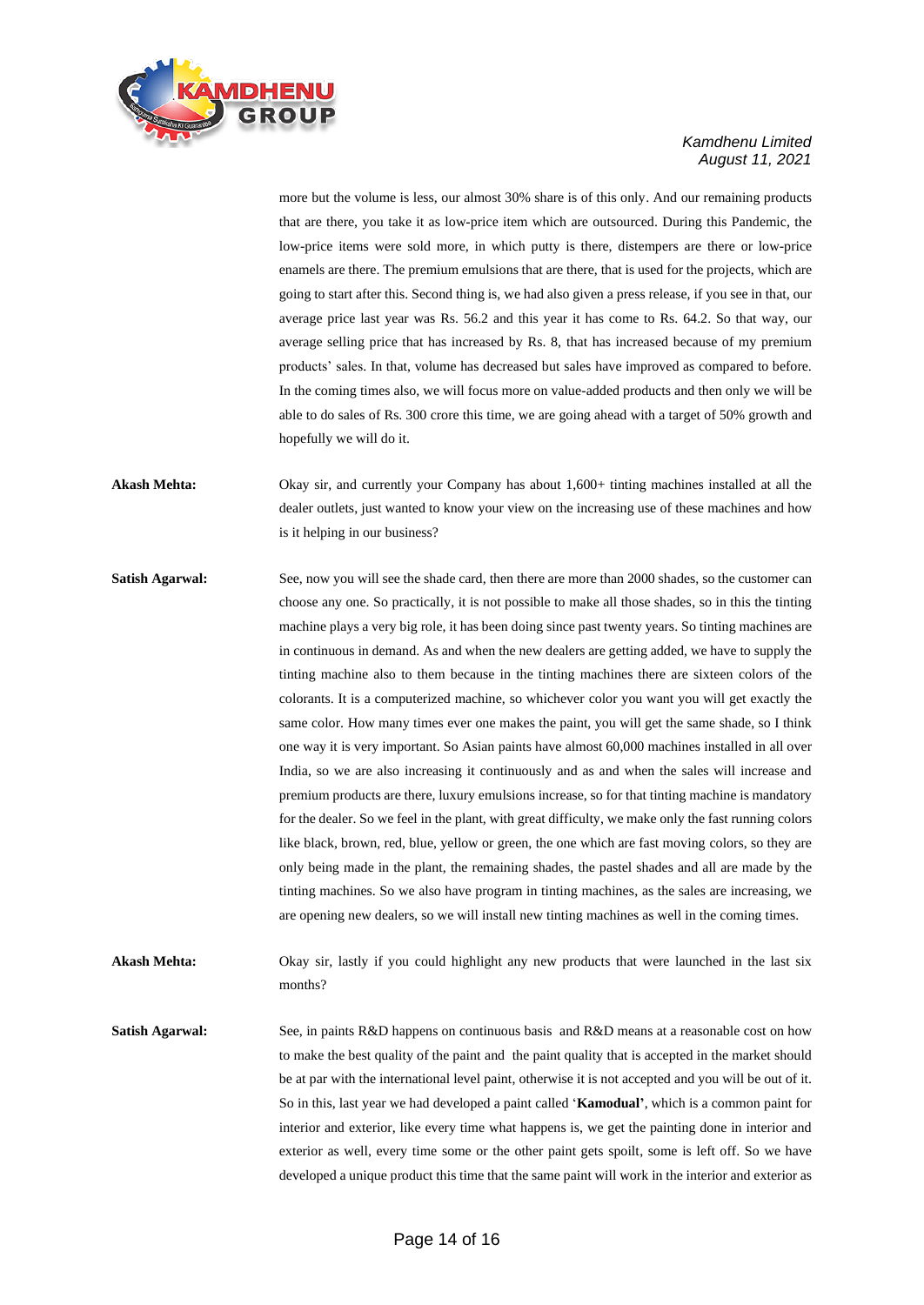

well and your wastage will be zero in it. Apart from this, we used to outsource the tinting machines colorants previously, we used to import it or used to buy some material from outside, those all also we have developed in-house and the Stainer that also we used to purchase from outside previously, now this all we have developed using the technology in-house. We reduced its cost and have done in-house production. Previously we used to make 10-12 kl Stainer per month, we are making 150 kl now, in the coming times we will almost double this to about 250kl, 300 kl. More machines are being installed, the existing machines are running on full load capacity and we have demand. So I think hopefully we will grow this very well.

- **Moderator:** Thank you. The next question is from the line of Amit Shah from ACE Securities. Please go ahead.
- Amit Shah: Hi Sir, I have couple of questions. We have achieved a royalty income of Rs. 22 crore in Q1 FY22, so what is the kind of growth that we are expecting in this royalty income, considering the current Pandemic situation going on?
- **Satish Agarwal:** See, this year we have a target of Rs. 95 crore, in the current year. In spite of the Pandemic, we are planning for a target of Rs. 95 to Rs. 96 crore for this year and our sales will be 25 lakh ton this year. And we are planning very aggressively for the coming two to three years and for 2023- 2024 we are targeting a royalty of about Rs. 150 crore. Going ahead, we are targeting a royalty of Rs. 200 crore + in 2025-2026. And at that time, our sales will be almost  $30\% +$ ,  $35\% +$ .

Amit Shah: Okay, can you throw some light on any new product launches in steel segment in this quarter?

- **Satish Agarwal:** See, in steel we had launched NxT three years back and after that we had launched an alloy steel product with the name of Power Alloy Steel 10000 which is specially for high rise buildings. We had first started NxT with C500 proof strength, now we are going with 550 strength, due to which there is saving in the construction and safety measures are better in it. So, we have upgraded that product and have done it for Kamdhenu NxT 550 grade level and made it available all over India. And remaining R&D work goes on continuously, now it is too early, unless any new product does not come in front, it is not possible to disclose anything about it at this point of time today.
- Amit Shah: Okay and sir one last question. In our presentation, since the capacity for manufacturing has been re-aligned from 1,56,000 metric tonnes to 1,20,000 metric tonnes. So, sir any reason behind that?
- **Satish Agarwal:** Sir this is a temporary phase, one of the impacts is due to COVID-19 effect as well. Mainly in this what we did is instead of focusing totally on production, we did a lot of R&D, and a lot of time is wasted on R&D daily. Whichever new product that we innovate, we do chemical testing for those products, so lot of time gets wasted in it. Secondly, in our franchise units, we allot time and program for training of our quality engineers at our plant. So, that whole team comes over